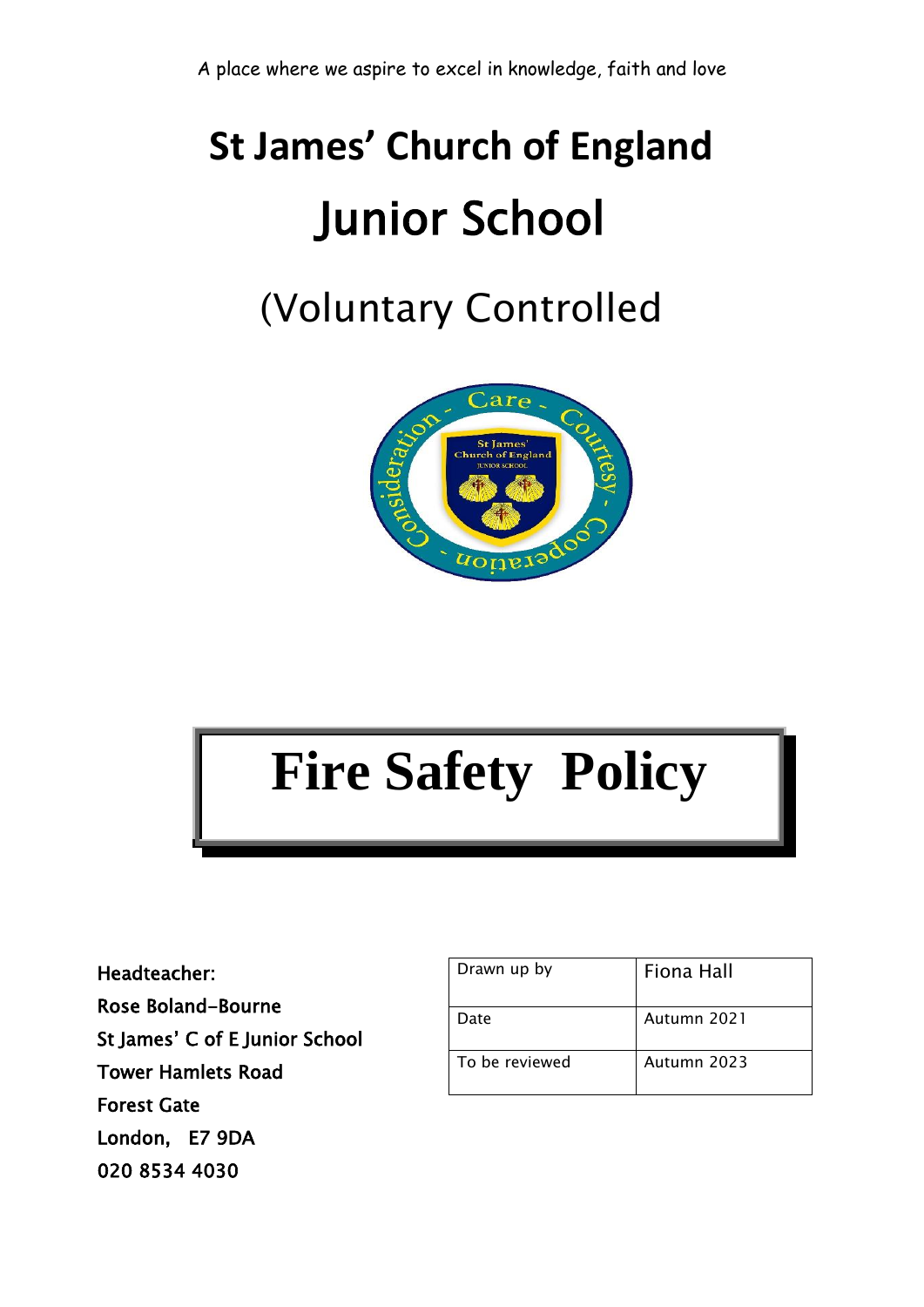#### **FIRE SAFETY POLICY**

This policy will be reviewed annually by the school Senior Leadership team and the appropriate governing body committee.

This policy should be read in conjunction with the Health and Safety Policy and with refernece to the Fire Risk Assessment.

#### **Overall Responsibility for Fire Safety Matters**

The headteacher is the responsible person for the school and will have overall responsibility for fire safety matters at the school. She will co-ordinate the implementation of fire safety measures, ensure that staff and pupil training takes place and monitor the standard of fire precautions maintained. She will also ensure that a fire evacuation drill is undertaken early in each term. Also ensuring that fire action notices are kept up to date and all fire safety equipment is properly maintained. Roles may be designated to site staff and other Leadership members to assist under the responsibility of the headteacher.

#### **The School Fire Procedure**

Notices displaying the school fire procedure will be displayed at each fire alarm call point and will be of the standard form. The Headteacher or Health and Safety lead will ensure these notices remain up to date and also additionally presented in a way that is pupil friendly in order to be easily understood.

#### **Responsibility of all School Staff**

All school staff are responsible for maintaining a high standard of fire precaution in areas under their control or influence. In particular, staff should ensure that they are fully aware of the fire procedure. They should ensure that door vision panels and fire exits are kept clear and fire doors are kept shut. They should also ensure that pupils for whom they are responsible are informed of the fire procedure.

The Inclusion Manager in collaboration with class teachers are responsible for devising and maintaining fire evacuation plans for students with SEND in their care. This will be known as a Personal Emergency Evacuation Plan (PEEP). These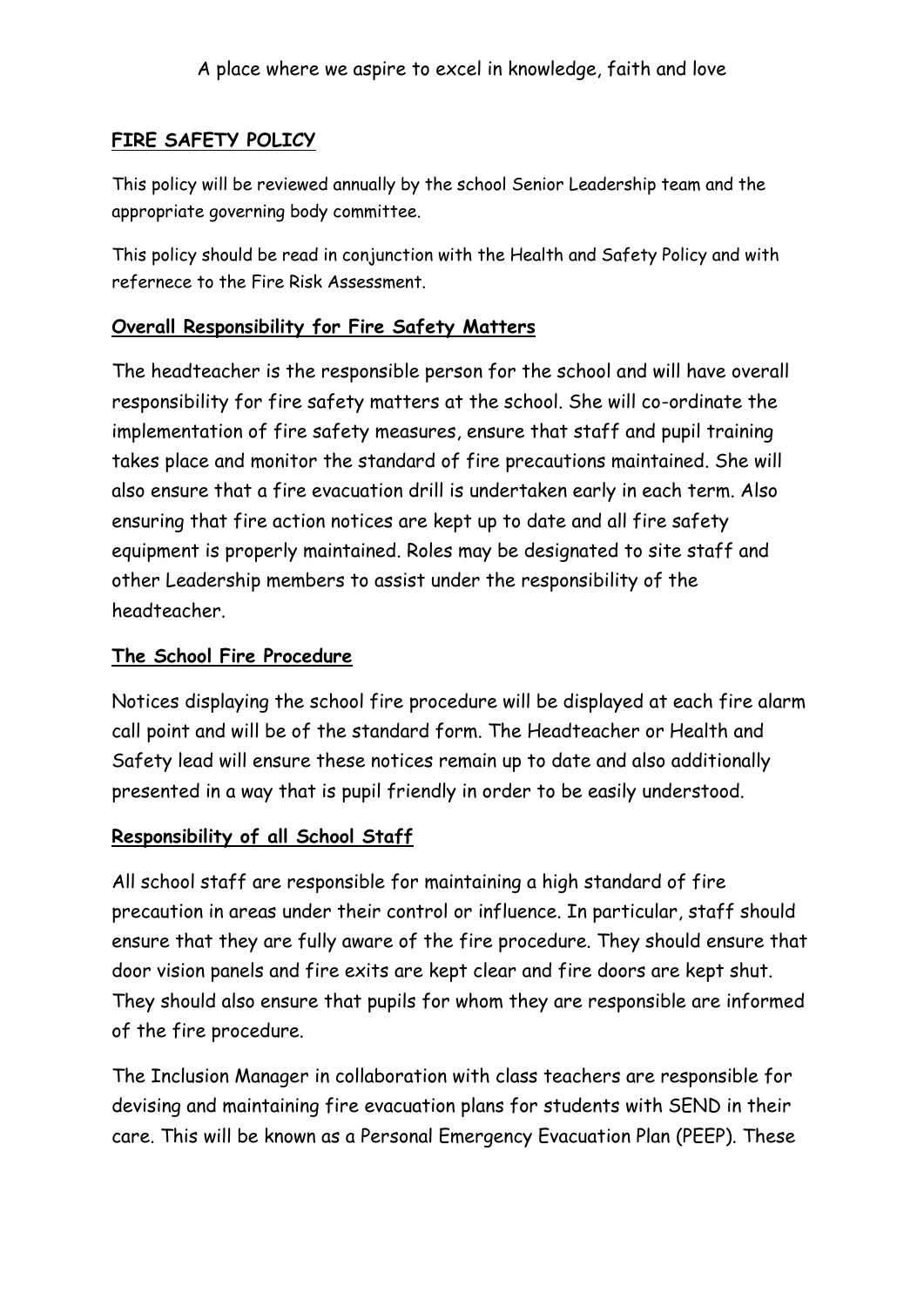A place where we aspire to excel in knowledge, faith and love will be reviewed annually, or if changes are needed to be implemented. Parents will agree the content of their child's PEEP and a copy will be kept in Class Files.

No attempt should be made to fight a fire until the primary duty of evacuation has been accomplished; and only then by trained staff, and if they are confident with using the fire-fighting equipment and have assessed the risk very carefully beforehand.

#### *Fire wardens please remember:*

Do not tackle a fire if the size of the blaze is larger than the example given in training i.e. larger than a fire in a waste paper bin.

Portable fire-fighting devices Fire-fighting equipment should be sited on corridors an in relevant rooms within easy reach. All devices must be easy to use, clearly displayed and available for use. Staff should be made aware of the methods of operation and limitations of every fire extinguisher in school. All devices must be tested regularly to meet the required standard under the site staff's responsibility. The site staff will record and report to the headteacher results of any testing.

All fire extinguishers should be red in colour and give clear instructions on how to tackle certain types of fire. A colour-coded reference guide should display which extinguishers are suitable.

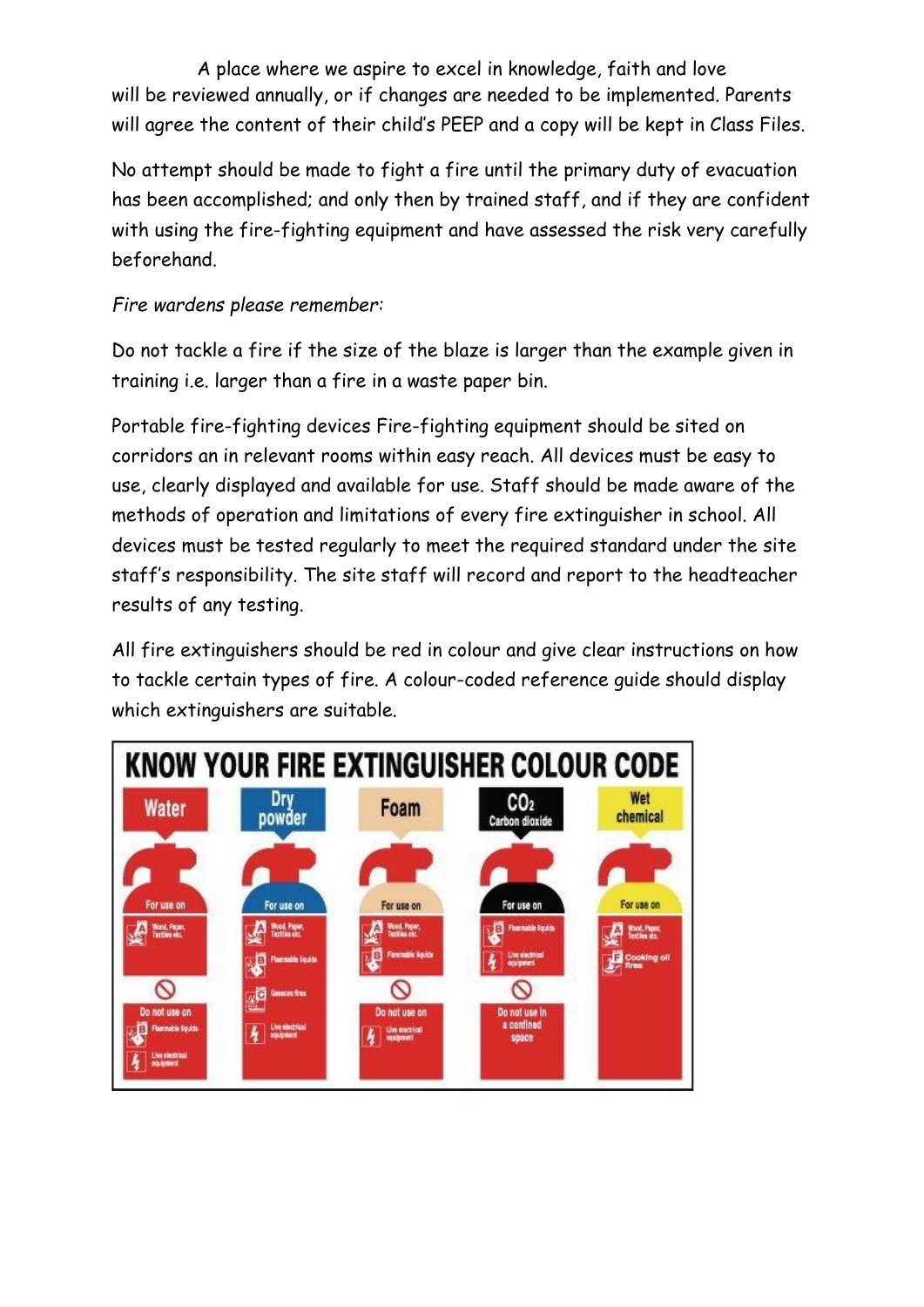A place where we aspire to excel in knowledge, faith and love It is essential that you know which type of extinguisher to use on which type of fire.

#### **Fire Training and Evacuation Drills**

Training will be provided annually for all school staff in fire safety and the school fire procedure. Specific training will be organised for fire wardens and any staff taking on additional responsibilities

All staff, whether temporary or permanent, including those on induction, will have the fire procedure explained to them, together with information on the location of the fire alarm call points, the sound of the fire alarm and the location of the escape routes, exits and assembly points.

The site supervisor will also ensure that all fire safety records are maintained and are available for inspection by any enforcement authority.

#### **Maintenance of Fire Doors, Fire Exit Doors, Fire Equipment and Systems**

Fire extinguishers, fire alarm systems and emergency lighting are maintained under a central contract administered by professional consultants. However, the school will carry out the following tests on the systems and precautions between maintenance visits:

| System                    | Frequency | Method of Test            |
|---------------------------|-----------|---------------------------|
| Fire Alarm                | Weekly    | Test key operation of     |
|                           |           | different call point each |
|                           |           | week in rotation.         |
| Fire Alarm                | Daily     | Visual check of panel for |
|                           |           | fault indications.        |
| <b>Emergency Lighting</b> | Monthly   | Operation of test switch  |
|                           |           | or circuit breaker and    |
|                           |           | check that light          |
|                           |           | illuminates.              |
| Fire extinguishers, hose  | Weekly    | Check that seals are      |
| reels, fire blankets etc. |           | intact, equipment has     |
|                           |           | not been removed or       |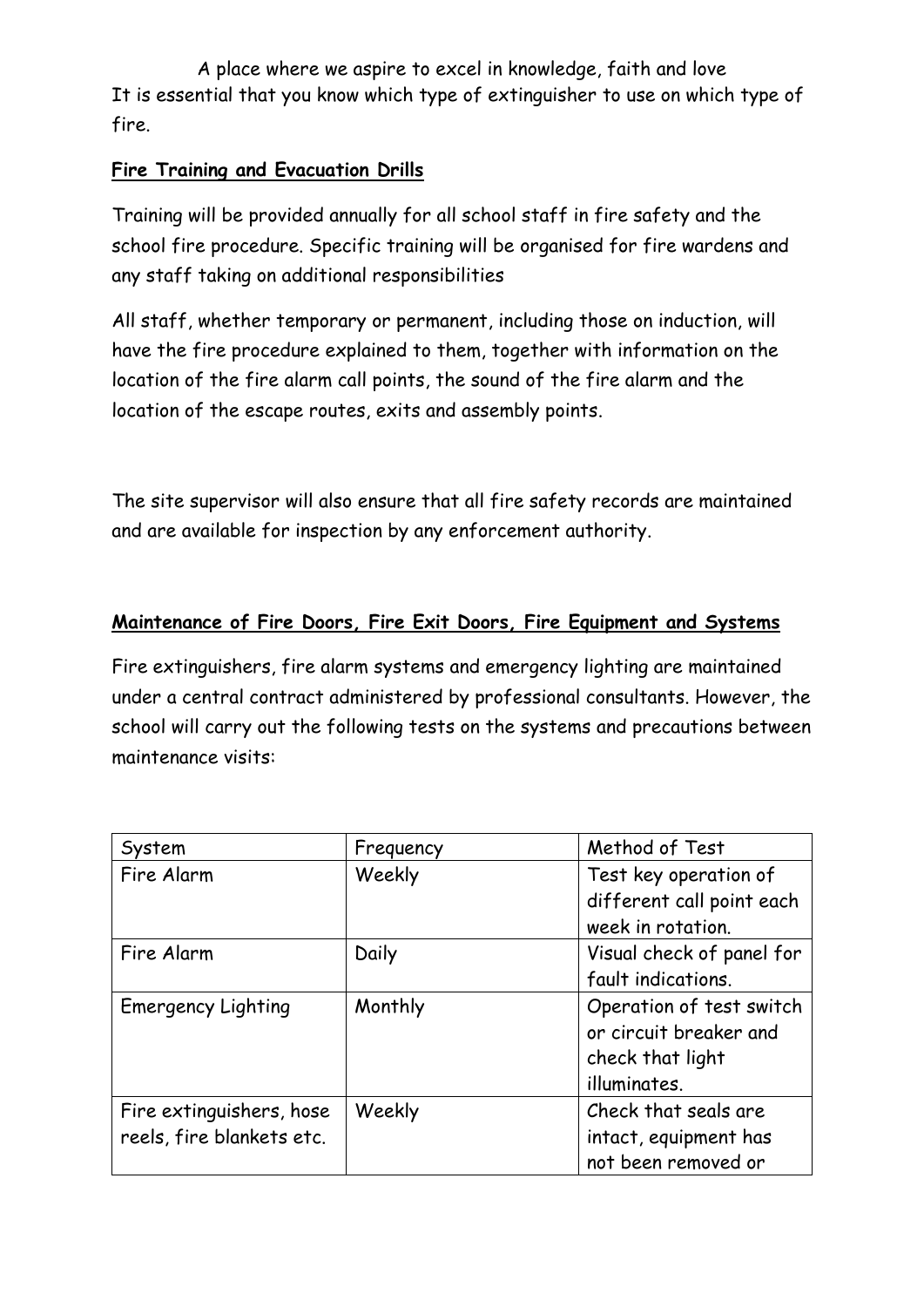| A place where we aspire to excel in knowledge, faith and love |        |                          |  |  |
|---------------------------------------------------------------|--------|--------------------------|--|--|
|                                                               |        | tampered with and        |  |  |
|                                                               |        | annual inspection and    |  |  |
|                                                               |        | maintenance is in date.  |  |  |
| Fire Doors                                                    | Weekly | Check that doors are     |  |  |
|                                                               |        | closing fully and, where |  |  |
|                                                               |        | fitted, latches are      |  |  |
|                                                               |        | operating.               |  |  |
| Corridors, Escape                                             | Daily  | Check exit doors are     |  |  |
| Routes and Fire Exit                                          |        | unlocked and that        |  |  |
| Doors                                                         |        | escape routes are free   |  |  |
|                                                               |        | of obstruction.          |  |  |
| Fire Exit Doors                                               | Weekly | Check that doors are     |  |  |
|                                                               |        | opening freely and that  |  |  |
|                                                               |        | emergency exit fittings  |  |  |
|                                                               |        | are operating correctly. |  |  |

#### $A = \frac{1}{2}$  and love as pire to excel in the control in knowledge, faith and love and love and love and love and love and love and love and love and love and love and love and love and love and love and love and love and

#### Appointment and Duties of Fire Wardens

The school will appoint a number of teaching and support staff as fire wardens, one of whom will be appointed as senior fire warden. These staff will have responsibility for ensuring that all areas of the school have been evacuated and that this is reported to the senior fire marshal in charge of the evacuation. St James has 8 Fire wardens who are listed in Appendix A.

#### Raising the alarm

Fire Alarm drills will take place periodically and will be both of a planned, and unplanned, nature. 'Fire Evacuation Procedures' are displayed in each room and area of the school. These should be followed along with respect for 'Fire Drill Responsibilities' which are also available in each classroom. See Appendix A.

REMEMBER: Once the alarm has sounded… RE-ENTRY INTO THE BUILDING IS STRICTLY FORBIDDEN. (Only the fire brigade in attendance will be able to do this.)

• Evacuation procedures apply in all instances where mass evacuation would be appropriate including bomb threat, gas leak etc. If the alarm sounds ALWAYS treat as if it is a real fire, until informed otherwise.

• During evacuation the main objective is to prevent panic and ensure safe evacuation of all occupants.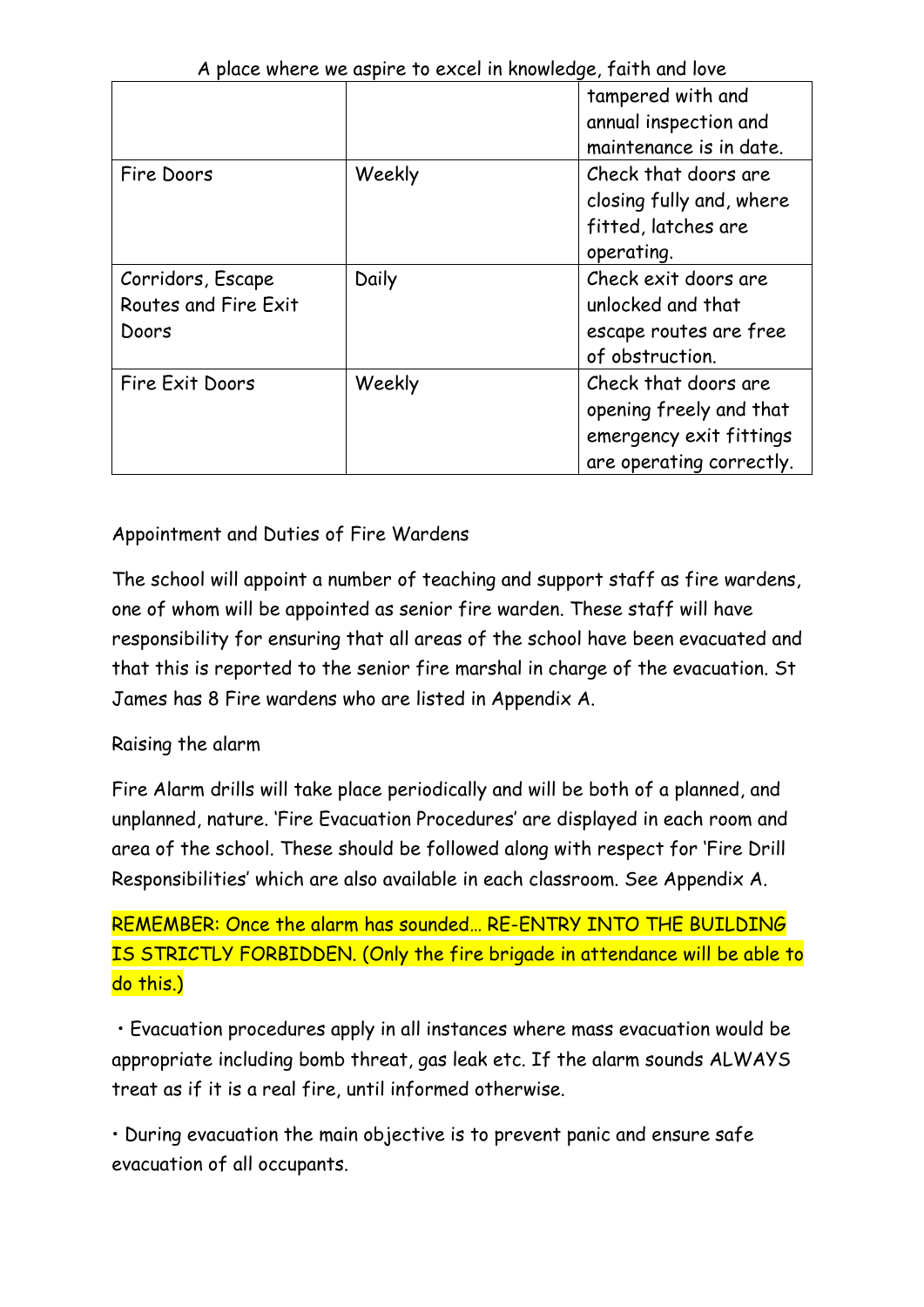A place where we aspire to excel in knowledge, faith and love • Visitors will need to be identified by use of a Visitors' book/Inventry printout and accounted for during evacuation.

• Assembly points should be determined in an area at a safe distance from the building and not in an area which would prevent access by the emergency services.

#### **Breaktime Procedures**

• Staff responsible for supervising pupils are responsible for evacuating the building and/or proceeding to the designated assembly point.

- Office staff are responsible for following normal procedures
- All other staff to evacuate the building using the nearest fire exit door

#### **Lunchtime Procedures**

• Staff responsible for supervising pupils are responsible for evacuating the building and/or proceeding to the designated assembly point

- Office staff are responsible for following normal procedures
- All persons to evacuate the building using the nearest fire exit door

#### **Before School**

• Staff and pupils to evacuate the building using the nearest fire exit door

• headteacher/Senior Staff Team (SLT) to contact the fire brigade, manage the evacuating, then if appropriate, notifying parents

#### **Calling the Fire Brigade**

It is the school policy that the fire brigade will be called on any confirmed outbreak of fire. The site staff and designated fire warden/s having checked the fire panel and assessed the situation will contact the Fire Brigade directly (mobile) should there be an outbreak of fire. The site supervisor will then notify the fire marshal of events. (The fire marshal will be responsible for overseeing and coordinating matters once the evacuation has taken place.)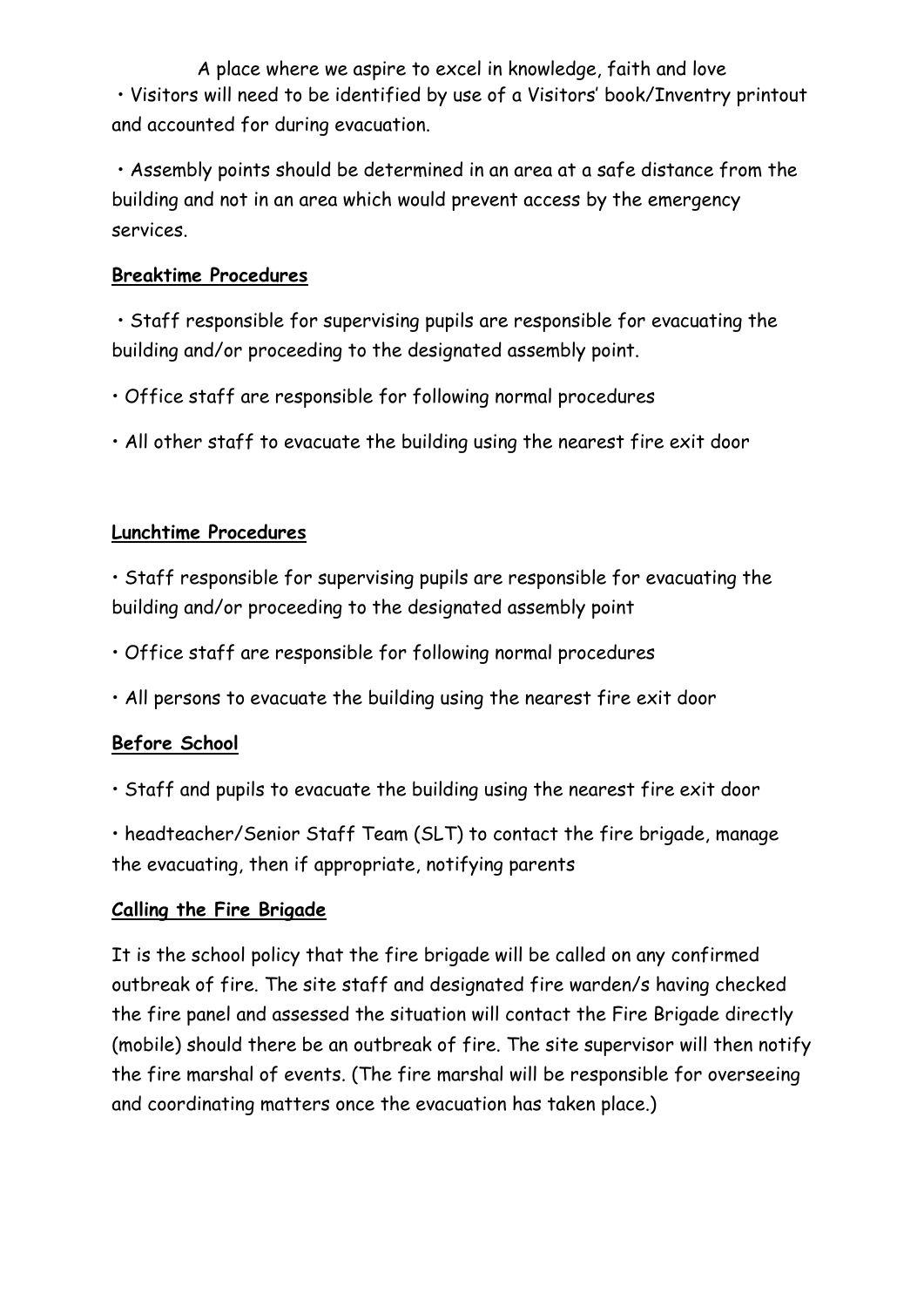#### A place where we aspire to excel in knowledge, faith and love **Meeting the Fire Brigade**

The Head teacher/site supervisor is responsible for ensuring that one member of staff is available to meet the fire brigade on arrival and in their absence, there is a member of staff to deputise for them. This role includes alerting staff and pupils who are returning from trips/events etc. not to enter the building in such an emergency.

#### **Events Taking Place Out of School Hours Such as After School Club or External Lettings**

Where events are organised outside normal school hours, or by outside organisations, it is the responsibility of the member of staff organising the event or arranging the letting to ensure that the site staff and headteacher are consulted and appropriate precautions including arrangements for evacuation and calling the fire brigade are put in place. The headteacher may impose specific restrictions on the type of letting or activity the number of persons involved and the number and layout of any seating.

#### **Records**

| Record Type                       | <b>Information To Be Recorded</b>       |  |
|-----------------------------------|-----------------------------------------|--|
|                                   |                                         |  |
| Fire Alarm Test                   | Date of test, number of call points     |  |
|                                   | tested and whether test was             |  |
|                                   | satisfactory, including whether         |  |
|                                   | automatic door releases operated.       |  |
| <b>Emergency Lights</b>           | Date of test, numbers or locations of   |  |
|                                   | lights tested and whether test was      |  |
|                                   | satisfactory.                           |  |
| Free operation of fire exit doors | List of all exit doors Checked, date of |  |
|                                   | Check and results.                      |  |
| Practice fire evacuation drill    | Date of drill, details of exits         |  |
|                                   | obstructed and time taken to evacuate.  |  |
| Fire safety training              | Nature of training, names of those who  |  |
|                                   | attended, name of instructor and        |  |
|                                   | duration of training.                   |  |
|                                   |                                         |  |

The following records will be kept in the Fire Folder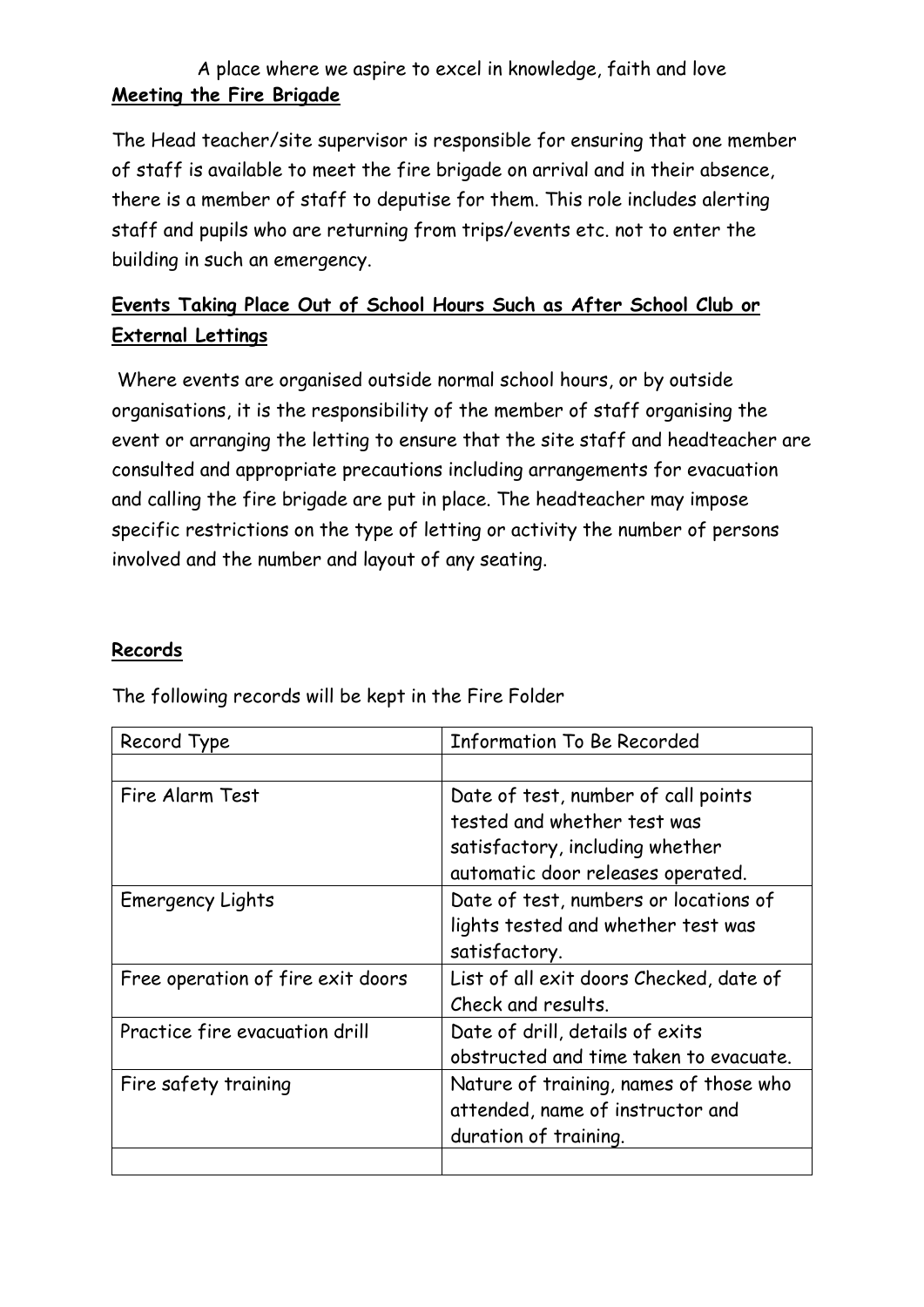#### **Notices**

All fire exit routes will be signed by clear signs with directional arrows. These will be identified on the school site plan and checked monthly.

Fire Evacuation Procedures will be displayed across school and designated roles will be shared with all staff through fire safety briefings.

Appendix A

| Roles and<br>Responsibilities                                         | Role Person Responsible                                             | In case of absence                                                                                                                                                                                                                            |
|-----------------------------------------------------------------------|---------------------------------------------------------------------|-----------------------------------------------------------------------------------------------------------------------------------------------------------------------------------------------------------------------------------------------|
| Overall responsibility<br>for site safety                             | Headteacher                                                         | <b>SLT</b>                                                                                                                                                                                                                                    |
| Fire Co-ordinators -<br>repairs and maintenance                       | Site Supervisor                                                     | <b>SLT</b>                                                                                                                                                                                                                                    |
| Fire Wardens                                                          | Teachers,<br><b>Administration Staff</b><br>and Teaching Assistants | There are 8 fire<br>wardens<br>Nadira Begum<br>Daniel Danguah<br>Victoria Grech<br>Fiona Hall<br><b>Hisland La Touche</b><br>Vanessa Maxim<br>Mary Muir<br>Lara Dempsey<br>Zones and deputies will<br>be designated and<br>reviewed regularly |
| Registering and ensuring<br>all people are evacuated<br>from building | Office Staff                                                        |                                                                                                                                                                                                                                               |
| Calling the fire brigade                                              | Office Staff on the<br>instruction of SLT                           | <b>SLT</b>                                                                                                                                                                                                                                    |
| Meeting the fire brigade                                              | Site Supervisor                                                     | Designated Fire Warden                                                                                                                                                                                                                        |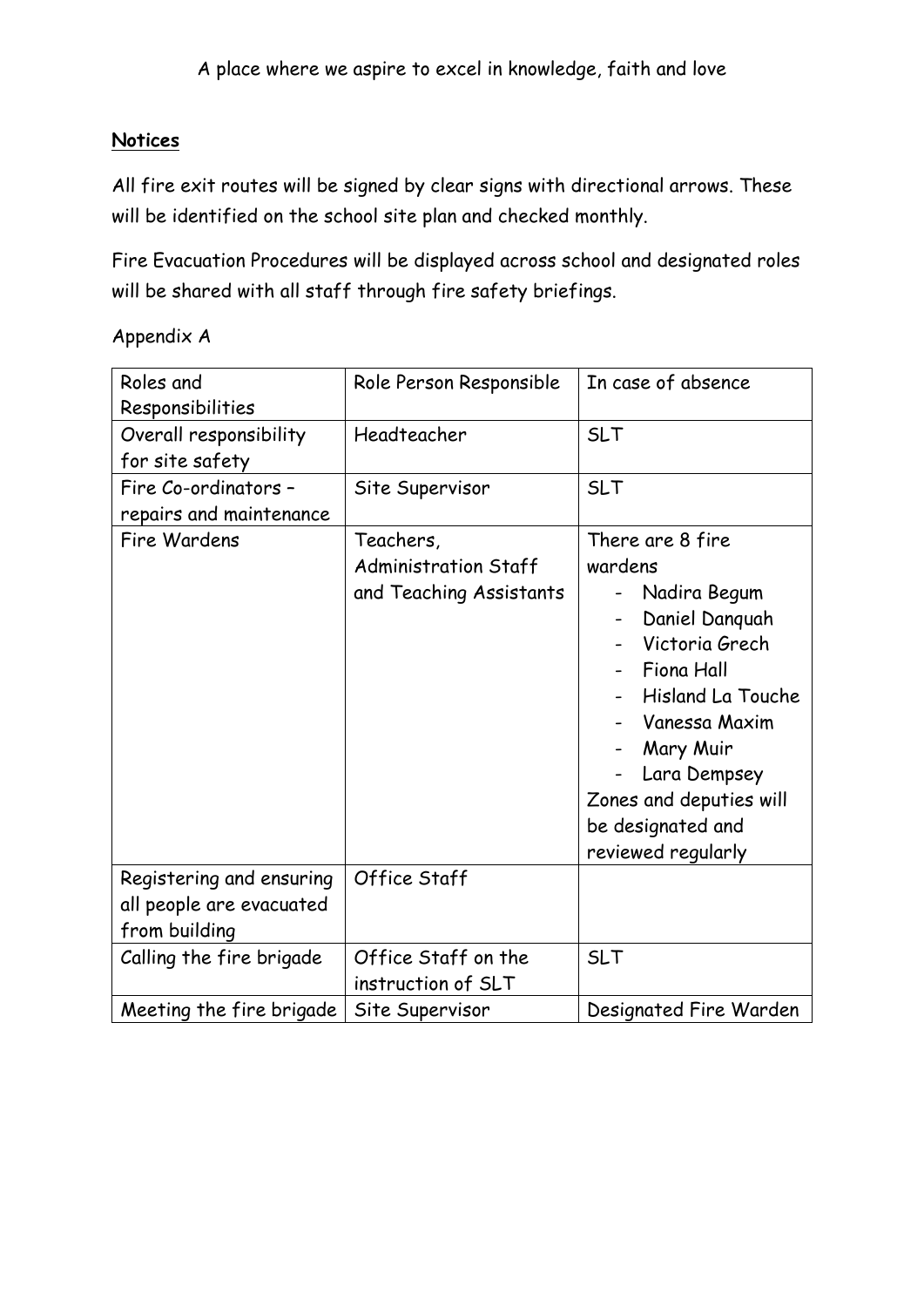#### Appendix B

#### **FIRE PROCEDURE**

- Office staff, If Headteacher is not in main office, responsible to take emergency bag and school bell
- Head teacher to check the front panel
- Mrs Davis to check Computing suite, Sunflower and Ivy class
- Mrs Grech to check medical room and collect diabetic medication. Check Lily and Iris class go through to the playground through side gate.
- Mrs LaTouche to take registers and Inventry lists, to playground, checks the ladies toilets next to office.
- Fire wardens to check and sweep all areas of the school and report to the 'Person in Charge'
- Where classes are in the hall, they will be directed to exit through the corridor and Computing suite.
- All children are to be assembled in class groups by the fence along Forest Lane
- Staff in the kitchen they are to leave via fire exit and assemble in the car park
- When the fire alarm sounds all classes should exit onto the playground as follows:

**PROCEED THROUGH GATES INTO MAIN PLAYGROUND. (Use register Fire Warden is the unlock padlock on internal gate) Iris and Lily class – EXIT VIA THE EXTERNAL DOORS THEN** 

**Sunflower, Ivy, May, Daisy and Poppy classes – EXIT VIA EXTERNAL DOOR INTO THE PLAYGROUND.**

**Intervention room C (old staffroom) – EXIT INTO THE CORRIDOR, TURN RIGHTAND EXIT INTO PLAYGROUND.**

**Staff room, Clover, Orchid, Violet, Intervention rooms A & B- EXIT VIA FIRE EXITS AND MAKE WAY TO PLAYGROUND.**

PLAYGROUND. **Ruby, Pink room, Sapphire and Sensory room – EXIT ONTO WALKWAY AND USE CAR PARK GATE TO ENTER**